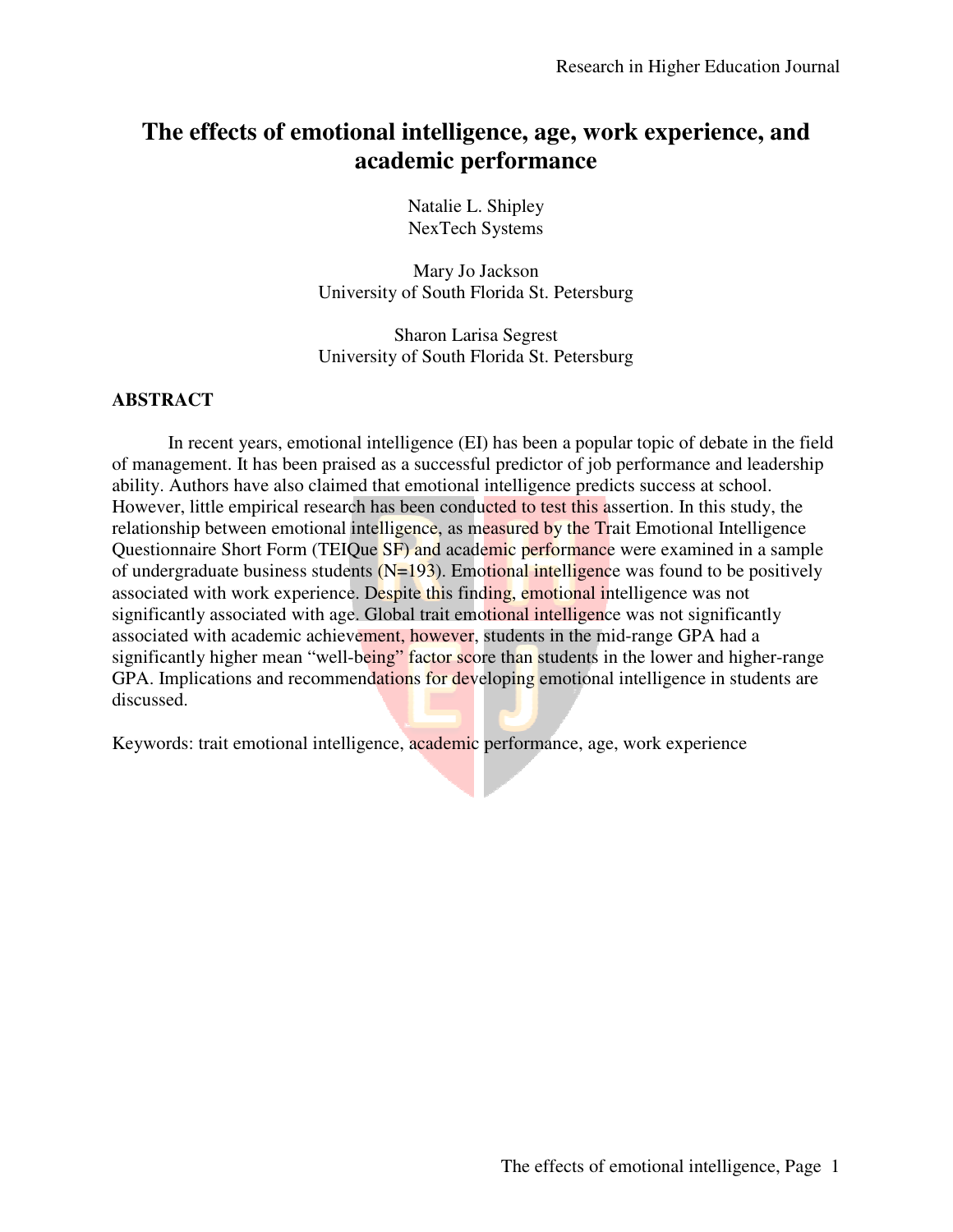#### **INTRODUCTION**

 Academic articles exploring the concept of emotional intelligence began to appear in the early 1990s. Little was known about the concept in the general public or academia until it was popularized in 1995 by Daniel Goleman's book, *Emotional Intelligence: Why it can matter more the IQ*. The book captured the attention of the general public, media, and researchers by claiming that emotional intelligence can be "as powerful, and at times more powerful, than IQ" in predicting how successful one is in life (Goleman, 1995, p. 34).

Goleman (1998) asserts that emotional intelligence, not IQ, predicts workplace success and who transpires as a leader. In a study of Harvard graduates in the fields of law, medicine, teaching, and business, scores on entrance exams had zero or negative correlation with their eventual career success (Goleman, 1998). In *Working with Emotional Intelligence,* Goleman quoted Lyle Spencer Jr., president of Spencer Research & Technology and co-founder of Competency International, as saying:

What you learned in school distinguishes superior performers in only a handful of the five or six hundred jobs for which we've done competence studies. It's just a threshold competence; you need it to get in the field, but it does not make you a star. It's the emotional intelligence abilities that matter more for superior performance (1998, p. 19).

A multitude of studies suggest that EI is a strong predictor of job performance. In a study that examined workers in a cigarette factory in China, EI was found to predict employee performance (Law, Wong, & Song, 2004). Another study found that partners in a multinational consulting firm who scored higher than the median on an EI measure produced \$1.2 million more in business than the other partners did (Cherniss).

Greenstein (2001) conducted a study that looked at the successes and failures of eleven American presidents. They were assessed on six qualities: organization, communication, vision, political skill, cognitive style, and emotional intelligence. The results showed that emotional intelligence was the key quality that distinguished the successful (e.g., Roosevelt) from the unsuccessful (e.g., Carter). In a study by Elfenbein and Ambady (2002), the ability to perceive emotions in others' facial expressions and pick up subtle signals about people's emotions predicted peer ratings of how valuable these people were to their organization. Lastly, a netaanalysis of 59 studies by Van Rooy and Viswesvaran (2004) found that emotional intelligence correlated moderately with job performance.

In addition, research suggests that emotional intelligence abilities lead to superior performance even in the most intellectual careers. In a study begun in the 1950s at the University of California at Berkeley, eighty Ph.D. students in science completed a series of IQ tests, personality tests, and extensive interviews with psychologists who assessed them on such qualities as emotional balance and maturity, integrity, and interpersonal effectiveness (Goleman, 1998). Forty years later, a follow-up study was conducted using the same former students. Each person's career success was evaluated by resumes, evaluations by experts in their respective field, and sources such as *American Men and Women of Science*. "The result: Emotional intelligence abilities were four times more important than IQ in determining professional success and prestige—even for these scientists" (Goleman, 1998, p. 45).

While some research has found emotional intelligence is positively correlated with academic performance the results have been mixed. In addition, it has been suggested that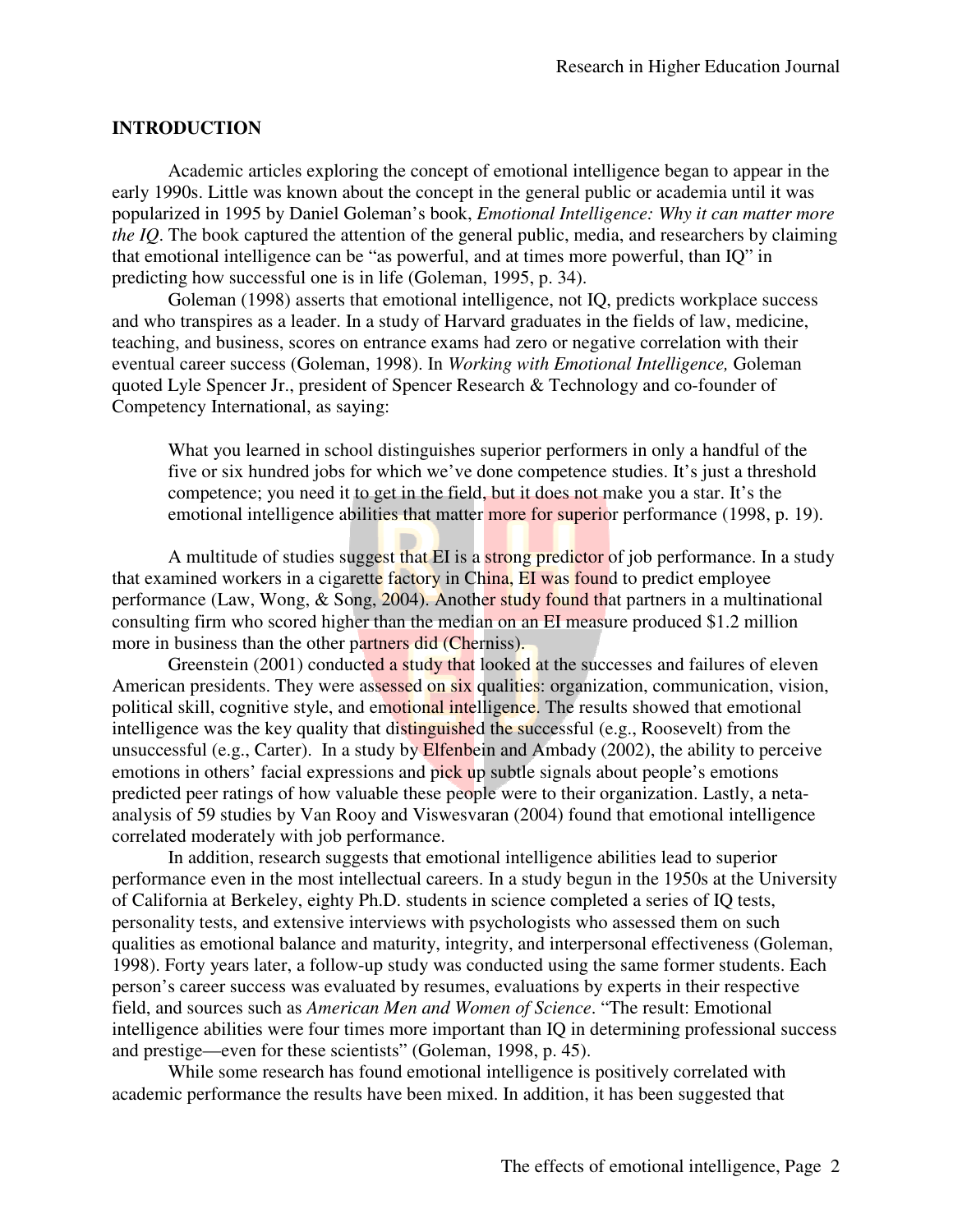emotional intelligence can increase as experience increases for a "maturity" effect (Goleman, 1995). The primary purpose of the research is to empirically examine emotional intelligence as it relates to work experience and academic performance. First, we define emotional intelligence and briefly review Trait EI versus Ability EI. Then, literature relating to emotional intelligence to work experience and academic performance is reviewed for the development of our hypotheses. After reporting the results of our study, our paper concludes with a discussion of the implications of this research and directions for future research.

#### **Definition of Emotional Intelligence**

 Critics of emotional intelligence claim that it is too vague a concept, it cannot be measured, and the validity of it is suspect (Robbins & Judge, 2009). Some researchers argue that the concept of EI is unclear and achieving a definition of it is very difficult because different researchers focus on different skills. One researcher may focus on self-control, while another may study empathy. Some critics question whether EI can be properly measured. They argue that if EI is in fact a form of intelligence, then EI tests must have right and wrong answers. Although there are EI tests that have right and wrong answers, critics still question the validity of these tests. Finally, some researchers contest the validity of emotional intelligence on a basis of it being so closely related to intelligence and personality (Robbins & Judge, 2009).

Despite these criticisms of emotional intelligence, there is research that suggests it is a valid concept and plays an important role in the workplace. Emotional intelligence can be described as having four branches: the ability to accurately perceive and express emotion, assimilate emotion into thought, understand emotion, and regulate emotions in the self and others (Mayer & Salovey, 1997). Perceiving emotion is the ability to identify emotion in the self and others. Facilitating emotion is the ability to use information that explains felt emotions in order to prioritize and direct thinking. Understanding emotion is the ability to understand relationships among emotions and how emotions transition from one state to another. Regulating, or managing, emotion is the ability to regulate emotion in oneself and others (Mayer & Salovey, 1997). These four branches are arranged in order from more basic psychological processes to more complex psychological processes. For example, the lowest level branch involves the relatively simple task of recognizing and expressing emotion. On the contrary, the highest level branch involves the conscious regulation of emotions to enhance emotional and intellectual growth (Mayer & Salovey, 1997).

Petrides and Furnham (2001) claimed that there is a fundamental difference in the measurement of EI constructs. Consequently, the authors proposed a differentiation between *ability EI* and *trait EI.* Ability EI involves actual abilities and should be measured with "maximum-performance" tests, and is directly applicable to cognitive ability (Petrides & Furnham, 2001, p. 426). Trait EI is comprised of "behavioral dispositions and self-perceived abilities" and should be measured through self-report questionnaires, and is related to the study of personality (Petrides & Furnham, 2001, p. 426). From the distinction between ability EI and trait EI, the theory of trait intelligence surfaced. According to Petrides and Furnham (2001), trait emotional intelligence is a constellation of emotion-related dispositions and self-perceptions situated at the lower levels of personality hierarchies. For our study, we will be using Petrides and Furnham's (2001) trait EI definition.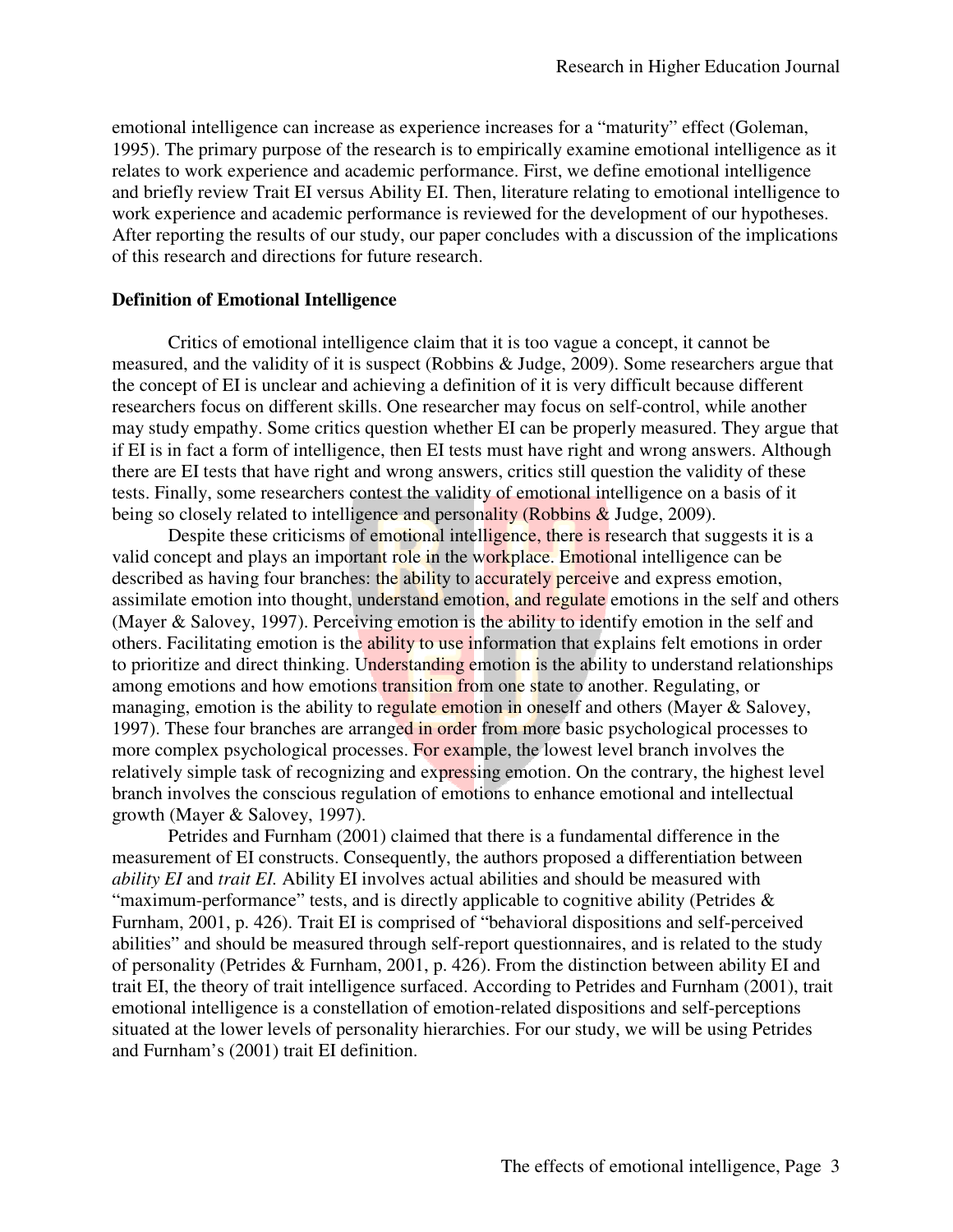### **HYPOTHESES**

#### **Emotional Intelligence and Work Experience**

In *Working with Emotional Intelligence,* Daniel Goleman writes:

Our level of emotional intelligence is not fixed genetically, nor does it develop only in early childhood. Unlike IQ, which changes little after our teen years, emotional intelligence seems to be largely learned, and it continues to develop as we go through life and learn from our experiences—our competence in it can keep growing. In fact, studies that have tracked people's level of emotional intelligence through the years show that people get better and better in these capabilities as they grow more adept at handling their emotions and impulses, at motivating themselves, and at honing their empathy and social adroitness. There is an old fashion word for this growth in emotional intelligence: *maturity* (1998, p. 7).

In agreement with Goleman's assertion about the relationship between emotional intelligence and experience, there is research that suggests that there is a positive relationship between emotional intelligence and age and work experience. Mayer, Caruso, and Salovey (1999) asserted that in order for emotional intelligence to be considered a standard intelligence, it should increase with age and experience. The authors compared adolescents' and adults' performance on the Multifactor Emotional Intelligence Scale. Results showed that the adult group functioned at a significantly higher level of emotional intelligence than the adolescent group.

In a study conducted by Day and Carroll (2004), experience was positively correlated with three of the four emotional intelligence scales, as measured by the Mayer-Salovey-Caruso Emotional Intelligence Test. Van Rooy, Alonso, and Viswesvaran (2005) examined the relationship between emotional intelligence and age using the 33-item Emotional Intelligence Scale. There was a significant positive correlation between emotional intelligence and age.

Despite these findings, there is a limited amount of research that has examined the relationship between emotional intelligence and work experience. Intuitively, one might assume that emotional intelligence will increase as work experience increases. However, empirical research is needed to test this hypothesis.

**Hypothesis 1:** Emotional intelligence is positively associated with work experience.

#### **Emotional Intelligence and Academic Performance**

Studies exploring the relationship between emotional intelligence and academic performance have produced mixed results. A study by Schutte et al. (1998) found that scores on a self-report measure of emotional intelligence completed at the beginning of the academic year significantly predicted grade point average at the end of the year. In a study by Rozell, Pettijohn, & Parker (2002), there was a small, but significant relationship between academic success, as measured by grade point average, and three out of the five factors within the utilized emotional intelligence scale utilizing the Goleman (1995, 1998) scale.

Petrides, Frederickson, and Furnham (2004) looked at the relationships between trait emotional intelligence, academic performance, and cognitive ability in a sample of 650 British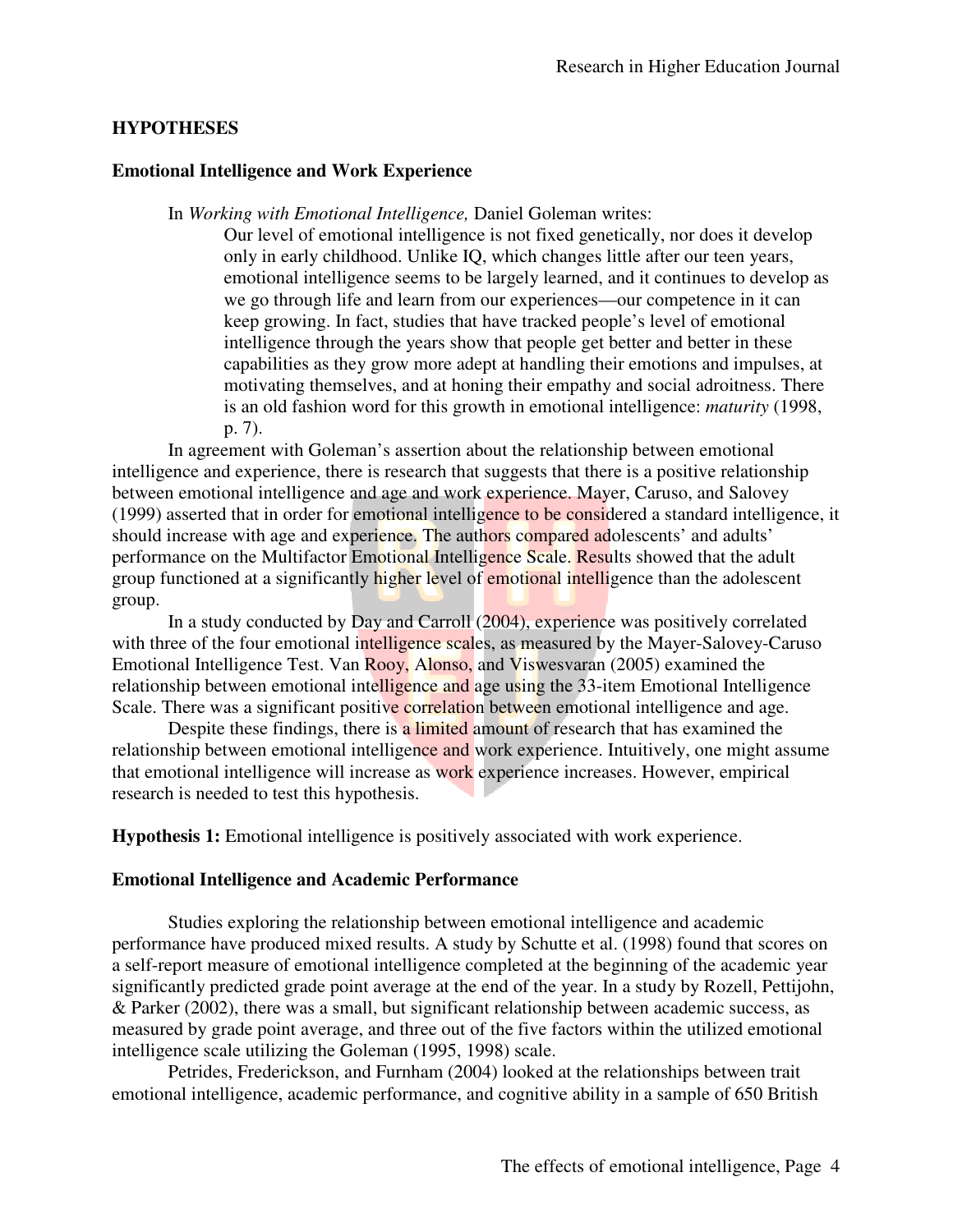secondary education students (Grade 11). They found that emotional intelligence moderated the relationship between academic performance and cognitive ability.

In a study conducted by Parker et al. (2004), various dimensions of emotional intelligence were found to be predictors of academic success. At the beginning of the semester, 372 first-year full-time students completed the short form of the Emotional Quotient Inventory (EQ-i:Short) at a small Ontario university. At the end of the academic year, data from this inventory was matched with the students' academic records and two levels of very different academic success were identified: highly successful students who achieved a first-year university grade point average of 80% or better and relatively unsuccessful students who received a firstyear grade point average of 59% or less. The results showed that the highly successful students scored higher than the unsuccessful group on three out of the four subsets (intrapersonal ability, stress management, and adaptability) of emotional intelligence as defined by the EQ-i:Short. The two groups did not score significantly different on interpersonal ability (Parker et al., 2004).

In a study conducted by Rode, Mooney, Arthaud-Day, Near, Baldwin, Rubin & Bommer, (2007), it was predicted that emotional intelligence was related to academic performance for two reasons. First, academic performance involves a great deal of ambiguity (Astin, 1993), which has been shown to cause felt stress (Jex, 1998). Students are required to manage numerous assignments, adapt to the differing teaching styles and expectations of instructors, work independently toward objectives, and manage conflicting academic and non-academic schedules. In addition, some aspects of academic work may be considered highly stressful, such as taking exams (Rode et at., 2007).

Second, the majority of academic work is self-directed, requiring high levels of selfmanagement (Rode et at., 2007). Understanding the causes and effects of various emotions is an important element of emotional intelligence. Rode et al. (2007) continued by including the research of Mayer and Salovey (1997): individuals with a high level of emotional intelligence are able to direct positive emotions to uphold the energy needed for high performance over long periods of time and to redirect negative emotions into productive behaviors. Thus, Rode et al. (2007) reasoned that individuals with high emotional intelligence would perform better academically. Despite their prediction, emotional intelligence was not significantly associated with grade point average, however, they did find an interaction of emotional intelligence with conscientiousness explained unique variance in academic performance (cumulative GPA), as well as public speaking and group behavior effectiveness.

A number of other studies did not find significant relationships between emotional intelligence and academic success. Newsome, Day, and Catano (2000) investigated the relationship of emotional intelligence, cognitive ability, and personality with academic achievement. Emotional intelligence was measured using the Emotional Quotient Inventory (EQi), including the total EQ-i score and five EQ-i composite factor scores. None of the EQ-i factor scores, nor the total EQ-i score, was significantly related to academic achievement. A study by O'Connor and Little (2003) assessed the relationship between emotional intelligence and academic achievement, as measured by grade point average, in college students, using both selfreport and ability-based measures of emotional intelligence. The results showed that emotional intelligence was not a strong predictor of academic achievement regardless of the type of instrument used to measure it.

Bastian, Burns, and Nettelbeck (2005) examined the relationships between emotional intelligence and a number of life skills (academic achievement, life satisfaction, anxiety, problem-solving, and coping ability). The participants consisted of 246 predominantly first-year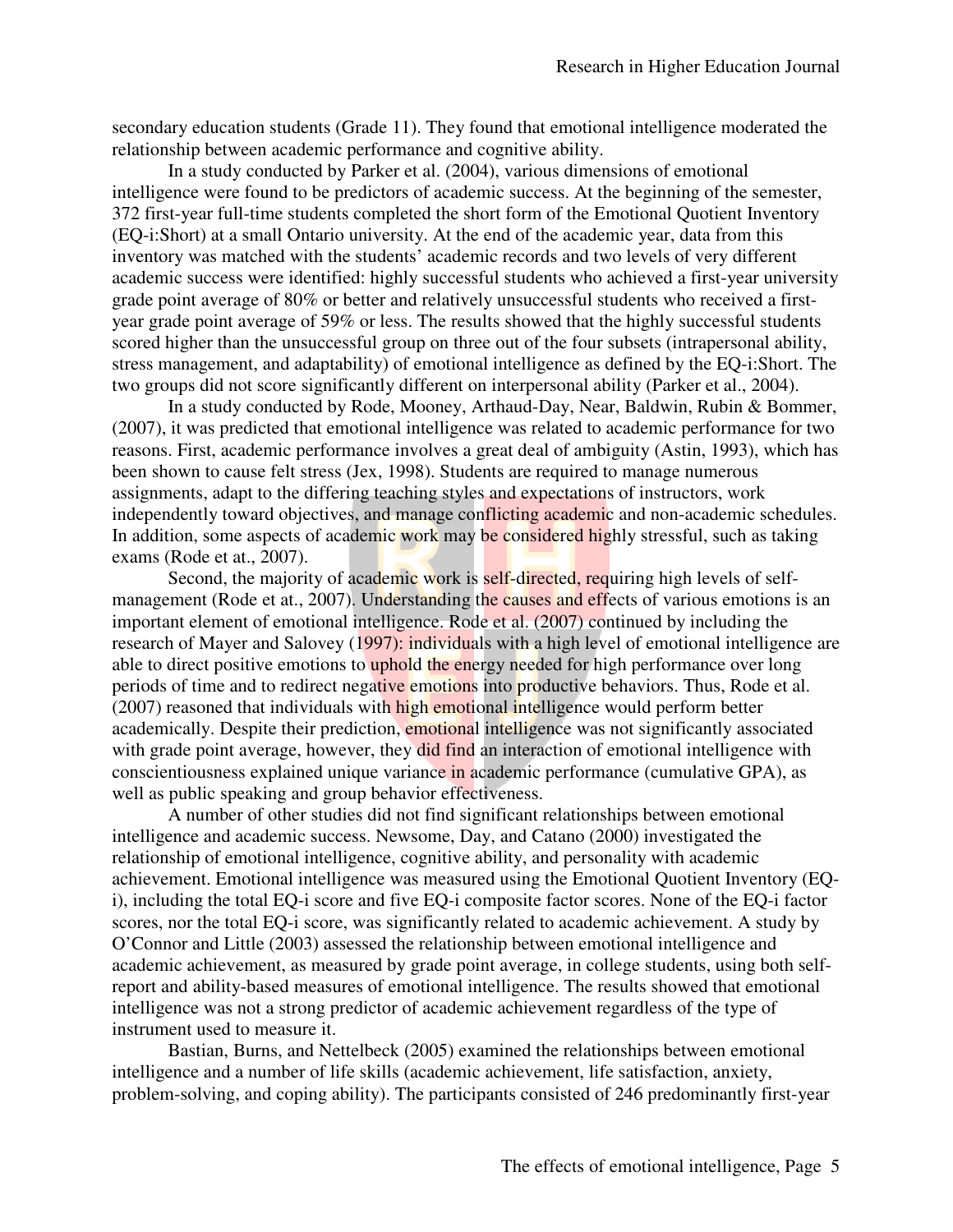tertiary students from a university in Australia. Participants completed three measures assessing emotional intelligence that were widely used and suitable for an Australian sample: Trait Meta Mood Scale, Assessing Emotions Scale, and the Mayer, Salovey, and Caruso Emotional Intelligence Test. Correlations between emotional intelligence and academic achievement were not statistically significant.

Considering the mixed nature of literature on the relationship between emotional intelligence and academic performance, the concept warrants further research. Perhaps the studies that did not find a significant relationship between emotional intelligence and academic performance did not examine the subfactors of emotional intelligence or perhaps it was due to the scale that was utilized. Based on all the theoretical literature on emotional intelligence, we would expect the following:

**Hypothesis 2:** Emotional intelligence is positively associated with academic performance, as measured by student GPA.

### **METHODOLOGY**

#### **Procedure**

A survey was created and administered to 193 College of Business students at a southeastern university. The surveys were administered in individual College of Business classrooms during class time by the respective instructor. All instructors read the same script prior to passing out the surveys. The survey instrument consisted of 30 content questions, one question asking students how concerned they were with truthful answers, and six demographic questions. The survey instrument is displayed in Appendix A. The first part of the survey consisted of 30 content questions in a seven-point Likert-type scale that measured trait emotional intelligence using the TEIQue model. After the content questions, there was a question that asked students how concerned they were with giving truthful answers on the survey. Nine percent of students indicated that they were "Not very concerned," 4% were "Somewhat concerned," 14% were "Moderately concerned," 43% were "Considerably concerned," 26% were "Very concerned," and 3% of students did not answer the question.

### **Participants**

The final section of the survey instrument recorded demographics of the participants, which had questions on age, work experience (part-time and full-time), ethnicity, gender, major, and self-reported GPA. The sample was composed of 51% male and 48% female students. Of the sample, 58% of the students were between the ages of 19 and 24 years old, 23% were between 25 and 29 years old, and the remaining 18% ranged in age from 30 to 57 years old. Seventy-eight percent were Caucasian, 5% African American, 7% Hispanic, 4% Asian, and 5% were classified as other. Of the students surveyed, 10% were majoring in General Business, 26% Management, 15% Marketing, 16% Accounting, 17% Finance, 3% Management Information Systems, and 12% were classified as other. Sixty-nine percent of students indicated that they had full-time (40 or more hours per week) work experience and 31% of students had part-time work experience (39 or less hours per week). All of the students surveyed had a GPA that was higher than a 2.0.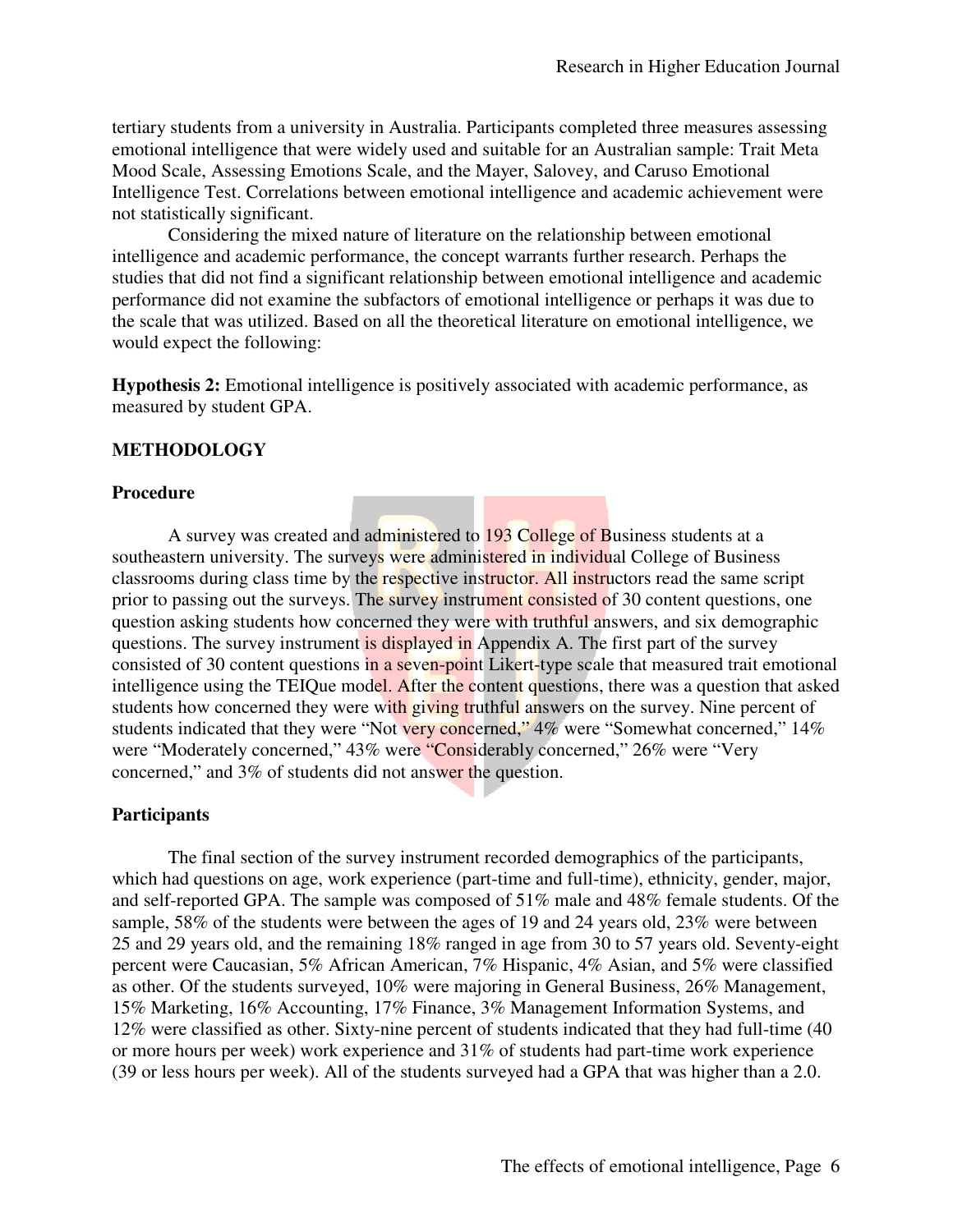Twenty-eight percent of students had a GPA of 2.1 to 2.9, 46% had a GPA of 3.0 to 3.4, 21% had a GPA of 3.5 to 3.9, and 5% of students did not report their GPA.

#### **Measures**

#### **Trait Emotional Intelligence Questionnaire (TEIQue)**

The TEIQue was developed by K. V. Petrides and is a scientific instrument used to measure trait emotional intelligence (Petrides, 2001). The TEIQue is composed of fifteen facets that were derived from a comprehensive content analysis of prominent EI literature: adaptability, assertiveness, emotion appraisal (self and others), emotion expression, emotion management (others), emotion regulation, impulsiveness (low), relationship skills, self-esteem, selfmotivation, social competence, stress management, trait empathy, trait happiness, and trait optimism (Petrides & Furnham, 2001). In Conte (2005) reviewed and critiqued various EI measures. While, he did not specifically examine the TEIQue measure, he did find that most of the EI measures have sufficient internal reliability. However, some ability-based EI subscales have marginally acceptable internal consistency and test–retest reliability.

The instrument we chose to measure trait emotional intelligence in this study was the Trait Emotional Intelligence Questionnaire—Short Form (TEIQue-SF) (Petrides & Furnham, 2006). The thirty question TEIQue-SF is based on the long form of the TEIQue and is designed to measure global trait intelligence (Petrides, 2001). Two questions from each of the fifteen subscales of the TEIQue were included in the short form, which were chosen based on their "correlations with the corresponding total subscale scores" (Petrides & Furnham, 2006). These fifteen subscales were used to provide scores on four broader factors: well-being, self-control, emotionality, and sociability (Petrides, 2001).

A high well-being score indicates an overall sense of well-being. In general, individuals with a high score on this factor are **fulfilled and satisfied** with life. On the other hand, low scores represent individuals that have poor self-esteem and are not satisfied with life at the present time.

The self-control factor refers to one's degree of control over their urges and desires. Individuals with a high self-control score have the ability to manage and regulate external pressures. However, individuals with a low score tend to display impulsive behaviors and are unable to properly manage stress.

Individuals with a high emotionality score possess a wide array of emotion-related skills: recognizing internal emotions, perceiving emotions, and expressing emotions. In turn, these skills are often used to form and nurture close relationships with family and friends. On the contrary, individuals with a low emotionality score have difficulty recognizing their own emotions and conveying their feelings to others. In turn, these individuals generally experience less gratifying personal relationships with others.

The sociability factor focuses on one's social relationships and social influence. This factor differs from the emotionality factor in that it evaluates one's influence in a variety of social contexts, rather than just in personal relationships with family and friends. Individuals with a high sociability score are good listeners and effective communicators. Individuals with a low score are not as effective at social interaction. They appear unsure of themselves in social interactions and are unable to affect others' emotions (Petrides, 2001).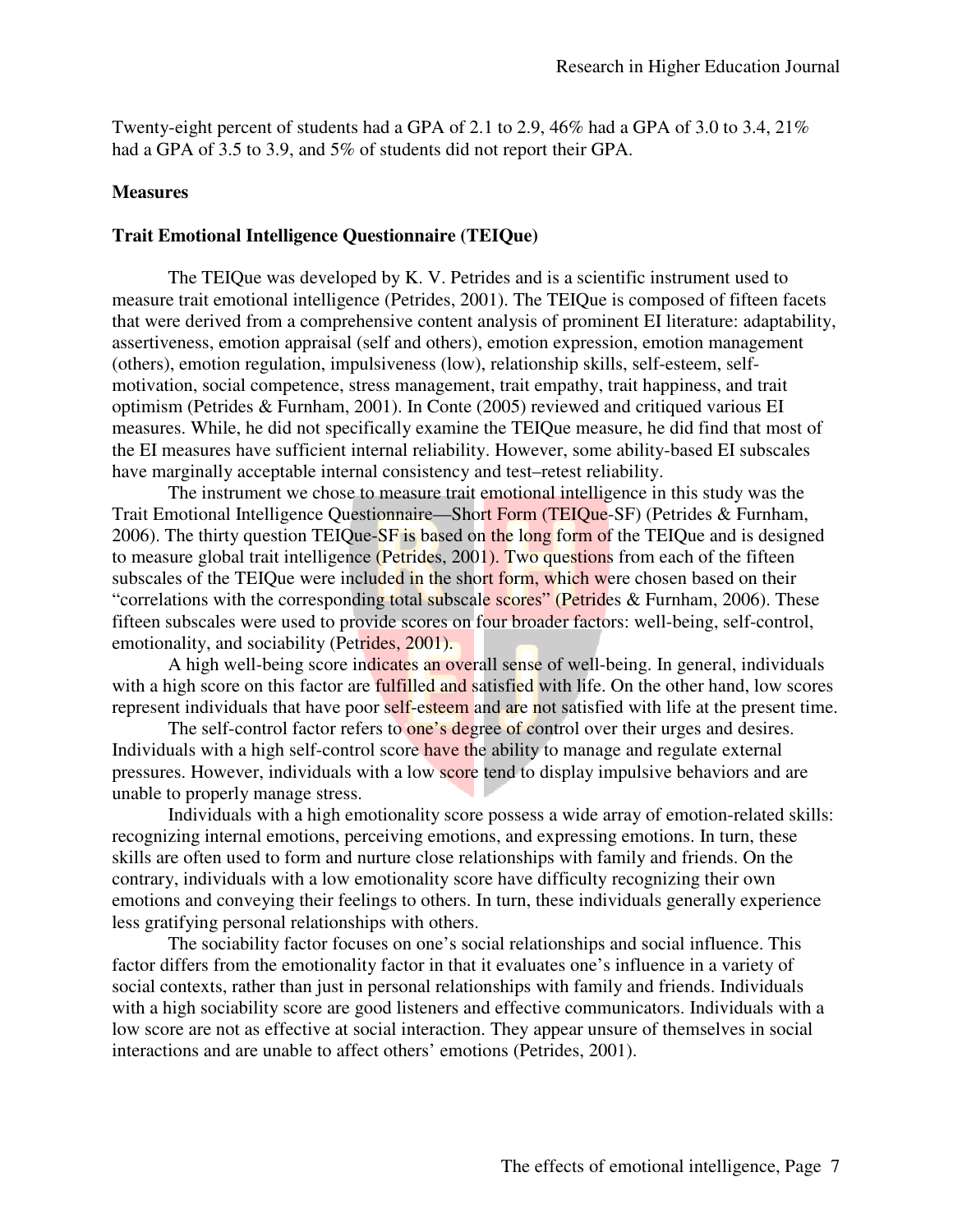## **Academic performance**

 Academic performance was measured by self-reported overall college grade point average (GPA). Since the surveys were administered to students in the College of Business, at least four semesters of academic performance was reflected in the reported GPA scores. Rode et al. (2007) assessed the reliability of using self-reported GPA. In their study, Rode et al. (2007) obtained a random subsample of 100 respondents, and compared the self-reported GPA scores with that of the university records. The two sources of GPA proved to be highly correlated. The average difference was less than 0.04, signifying that self-reported GPA is a reliable source of information.

## **Work experience**

As previously mentioned, 69% of students indicated that they had full-time (40 or more hours per week) work experience and 31% of students had part-time work experience (39 or less hours per week). For purposes of analyzing the data, work experience was made into two categories: students that had full-time work experience and those that did not have full-time work experience. Students were considered to have full-time work experience if they worked 40 or more hours per week for at least one year.

## **RESULTS**

## **Hypothesis 1**

In order to determine if emotional intelligence was positively associated with work experience, we performed a simple linear regression. Descriptive statistics and correlations are displayed in Table 1 and Table 2, respectively. In agreement with our prediction in Hypothesis 2, at a significance level of .05, emotional intelligence was significantly associated with work experience (see Table 3).

To further analyze the data, we performed a one-way ANOVA. Descriptive statistics of this information is presented in Table 4. Results of the one-way ANOVA are displayed in Table - 5. The results show that there was a significant difference between the average total emotional intelligence scores among students that had full-time work experience and those that did not have full-time work experience.

The average total emotional intelligence score of students that had full-time work experience was 161.3, compared to a 154.4 average emotional intelligence score among students that did not have full-time work experience (see Figure 1). Therefore, students that had full-time work experience had a significantly higher mean total emotional intelligence score than students that did not have full-time work experience.

### **Hypothesis 2**

In order to determine if emotional intelligence was positively associated with academic performance, as measured by grade point average, we performed a multiple linear regression, utilizing the four subsets of emotional intelligence (well-being, self-control, emotionality, and sociability) as independent variables. Descriptive statistics and correlations are given in Table 6

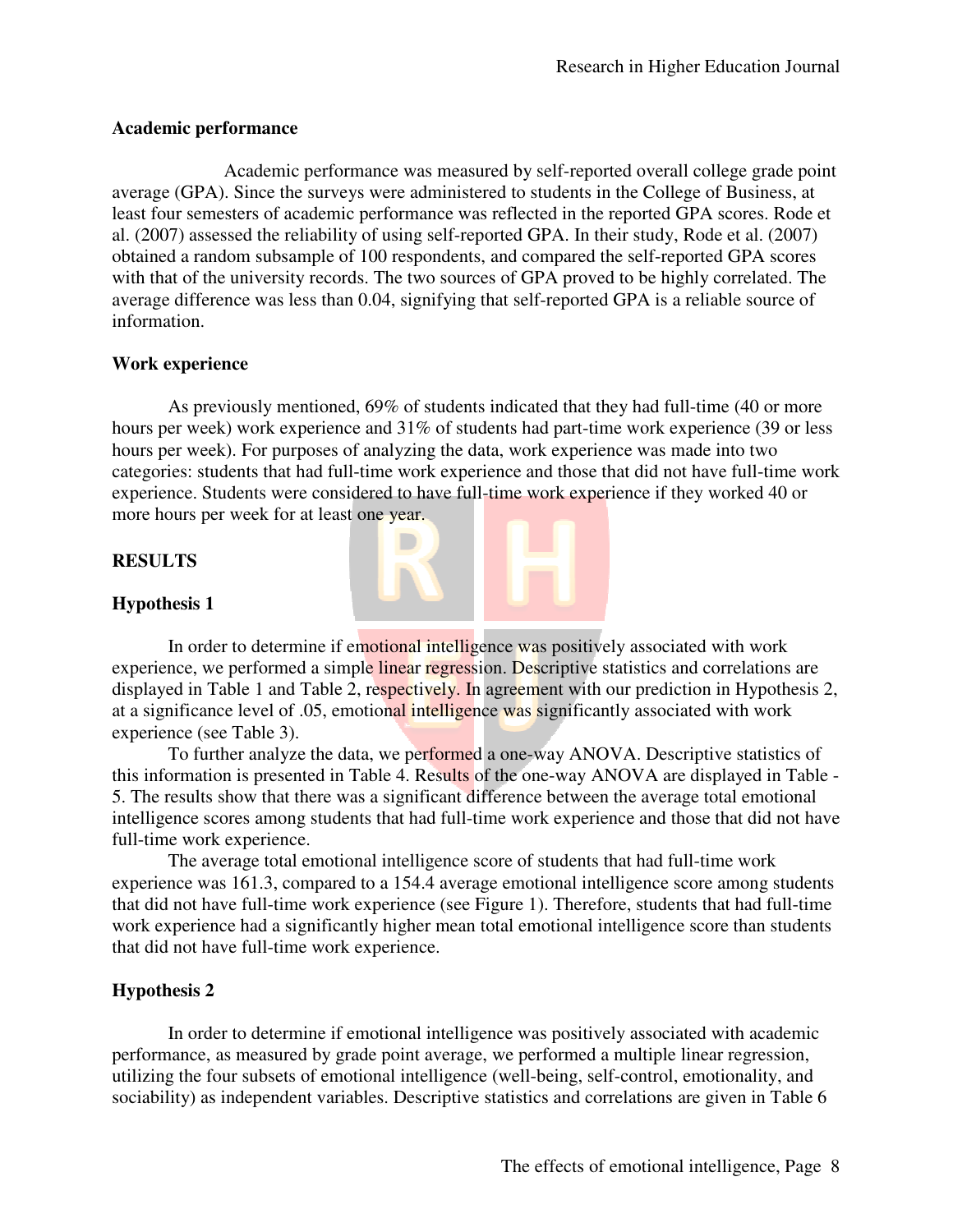and Table 7, respectively. Contrary to our prediction in Hypothesis 1, emotional intelligence was not significantly associated with GPA (see Table 8).

In order to further analysis the data, GPA was made into a categorical variable. Category 1 represented grade point averages from 3.5 to 4.0, Category 2 represented GPA's from 3.0 to 3.4, and Category 3 represented GPA's from 2.0 to 2.9. Descriptive statistics of this information is presented in Table 9. Results of the one-way ANOVA are presented in Table 10. The results show that there was a significant difference between at least one of the average "well-being" scores among the three categories of GPA.

Performing post hoc tests (see Table 11) showed that there was a significant difference in the average well-being scores between Category 2 and Category 3. Category 2 had a mean wellbeing score of 36.2 and Category 3 had a mean score of 33.7. Thus, on average, students with a GPA from 3.0 to 3.4 (Category 2) had a significantly higher mean well-being score than students with a GPA from 2.0 to 2.9 (Category 3). This finding is illustrated in Figure 2.

#### **DISCUSSION**

Our study had a number of important findings. First, our study confirmed that emotional intelligence was positively associated with work experience. Second, our study suggests that certain subfactors of emotional intelligence are related to academic performance as measured by GPA. While global emotional intelligence was not significantly associated with academic performance, there was a significant association between the emotional intelligence subset of well-being and GPA. When GPA was made into a categorical variable, our data showed that students with a GPA from 3.0 to 3.4 had a significantly higher mean well-being score than students with a GPA from 2.0 to 2.9.

One possible explanation of this finding could be that students with a mid-range GPA (3.0-3.4) have needed to develop EI skills to a greater extent than students at the lower and higher ends of the spectrum. At the low end (GPA from 2.0-2.9), students may not have learned specific EI skills such as self-control, which would have helped these students prioritize the time needed for studying as opposed to other **activities**. At the high end (GPA from 3.5-4.0), students may not have needed to develop specific EI skills in order to reach a high level of academic achievement. Instead, they may have relied solely on intellectual ability. This has implications for high academic achievers upon entering the workplace, in that they may not have developed the political and negotiating skills needed to flourish.

Age was not positively correlated with emotional intelligence. On explanation for this finding is that perhaps the non-traditional or older students who were sampled differed in some significant way than students who attend university at a more traditional age. And, our results may have been stronger if our sample was not limited to College of Business students in an undergraduate program. Thus, the generalizability of our sample may be limited. The majority (81%) of students that participated in the study were between the ages of 19 and 29 years old. To further examine the relationship between emotional intelligence and work experience, a broader range of ages and years of work experience should be examined in future research.

Further studies are needed to expand upon the relationship between emotional intelligence and age. One such study that took into account a broad range of ages found an interesting relationship between emotional intelligence and age (Derksen, Kramer, & Katzko, 2002). The authors examined the relationship between emotional intelligence and age using a sample of 873 subjects ranging in age from 19 to 84 years old, with a mean age of 50.74 years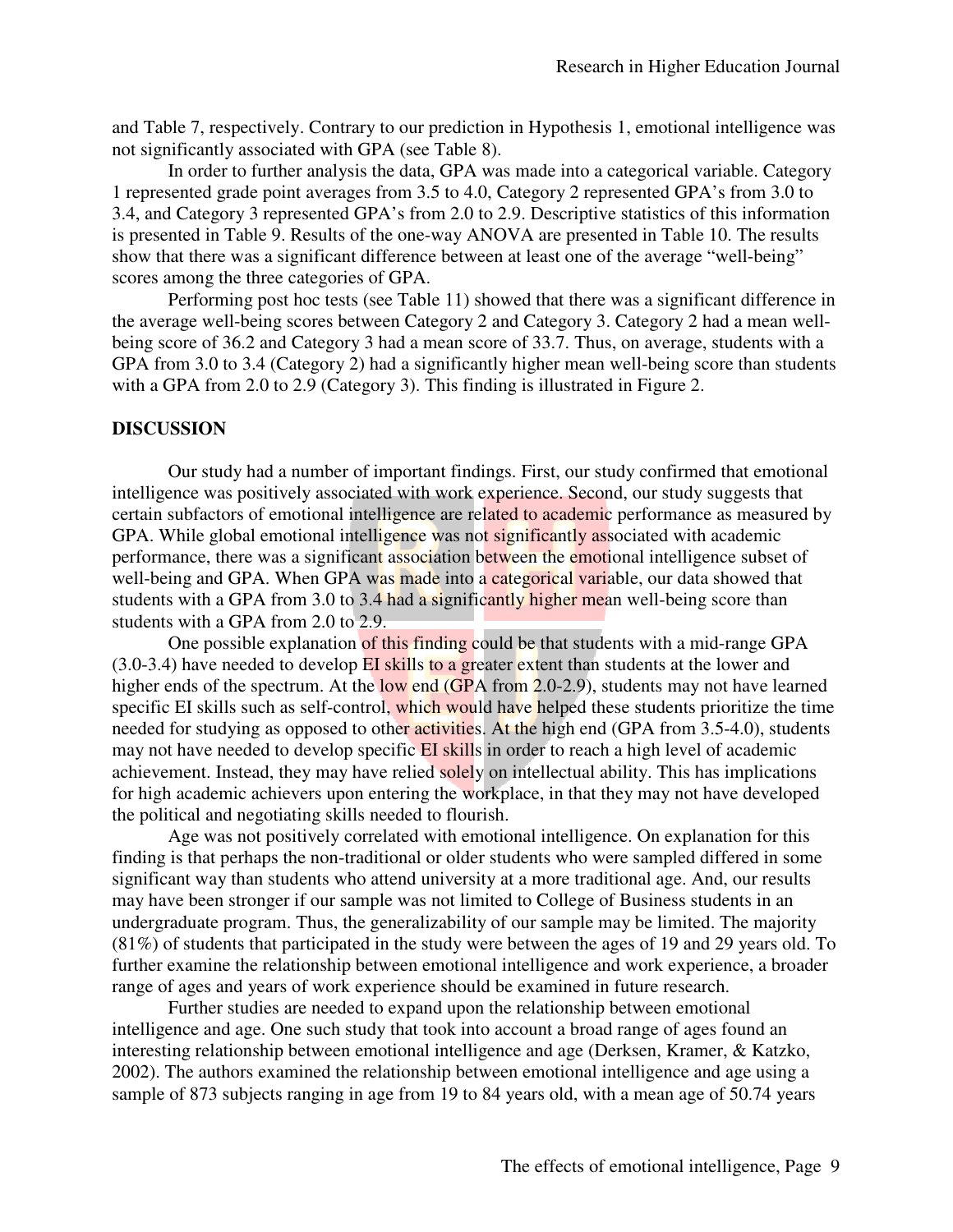old. The study found that emotional intelligence peaked in the 35-44 age interval, and then decreased in older age (i.e., an inverted-U relationship). In our study, the relationship between emotional intelligence and age appeared to follow an inverted-U curve. However, there was an insufficient number of data in each age interval for us to support or refute this claim. Gaining further insight into this relationship may pinpoint certain age intervals in which individuals' peak in their emotional intelligence abilities. On the contrary, it may pinpoint age intervals in which developing and increasing emotional intelligence abilities should take precedence. This information would be valuable to managers in the hiring process, as well as in employee development and training programs.

Overall, future research needs to examine the relationship between emotional intelligence, work experience, and other individual level variables such as conscientiousness that might have an important effect. Further research should examine emotional intelligence and work experience using subjects from a variety of different fields of work. Certain career fields may place a higher emphasize on emotional intelligence abilities than others. And considering that emotional intelligence is key in predicting star performance in the workplace, future research should expand upon this finding. Namely, future research should strive to find a specific emotional intelligence construct that successfully predicts job performance.

Our study used self-reported GPA as the measure of academic success, although research has questioned the validity of self-report GPA. However, research has shown that self-report GPA is highly correlated with actual GPA. It is also worth mentioning that we did not use longitudinal data in our analyses of academic performance. So, further research should employ longitudinal data in the analyses of academic performance to see if these results would vary. With longitudinal data, you could track students in the workplace to see if emotional intelligence is, in fact, a stronger predictor of performance than GPA.

Research has typically focused on *ability* measures of emotional intelligence. Yet, research has suggested that there is a fundamental difference in the measurement of different constructs of EI. This has divided research on emotional intelligence into two distinct paths: ability EI and trait EI. Our study utilized a trait emotional intelligence construct, which concerns emotion-related self-perceived abilities; whereas previous research has focused on ability measures of EI that utilize maximum-performance tests. Future research should expand upon some of the existing research (e.g. Conte, 2005), in order to examine in more detail the differences between ability constructs and trait constructs.

If subfactors of emotional intelligence, consistently predict academic performance, then this finding has interesting implications. It is an accepted finding that emotional intelligence is a strong predictor of job performance. Yet, schools and admission tests continue to put a significant emphasis on cognitive ability, when it explains very little of achievement in the workplace or in life. In graduate programs and cognitively demanding careers, such as engineering, the selection process focuses primarily on intellectual abilities, while emotional intelligence bears much more weight in predicting success and who emerges as a leader (Goleman, 1998). Therefore, graduate programs and competitive companies could consider incorporating such an emotional intelligence construct in the selection process.

And, we recommend that business schools consider adding practical courses that would help students function at a higher level of emotional intelligence and which would ultimately improve employee performance and interactions in the workplace. A specific Emotional Intelligence Course could include instruction and actual practice in some of the following areas related to emotional intelligence(Goleman, 1998; Petrides & Furnham, 2006): assertiveness;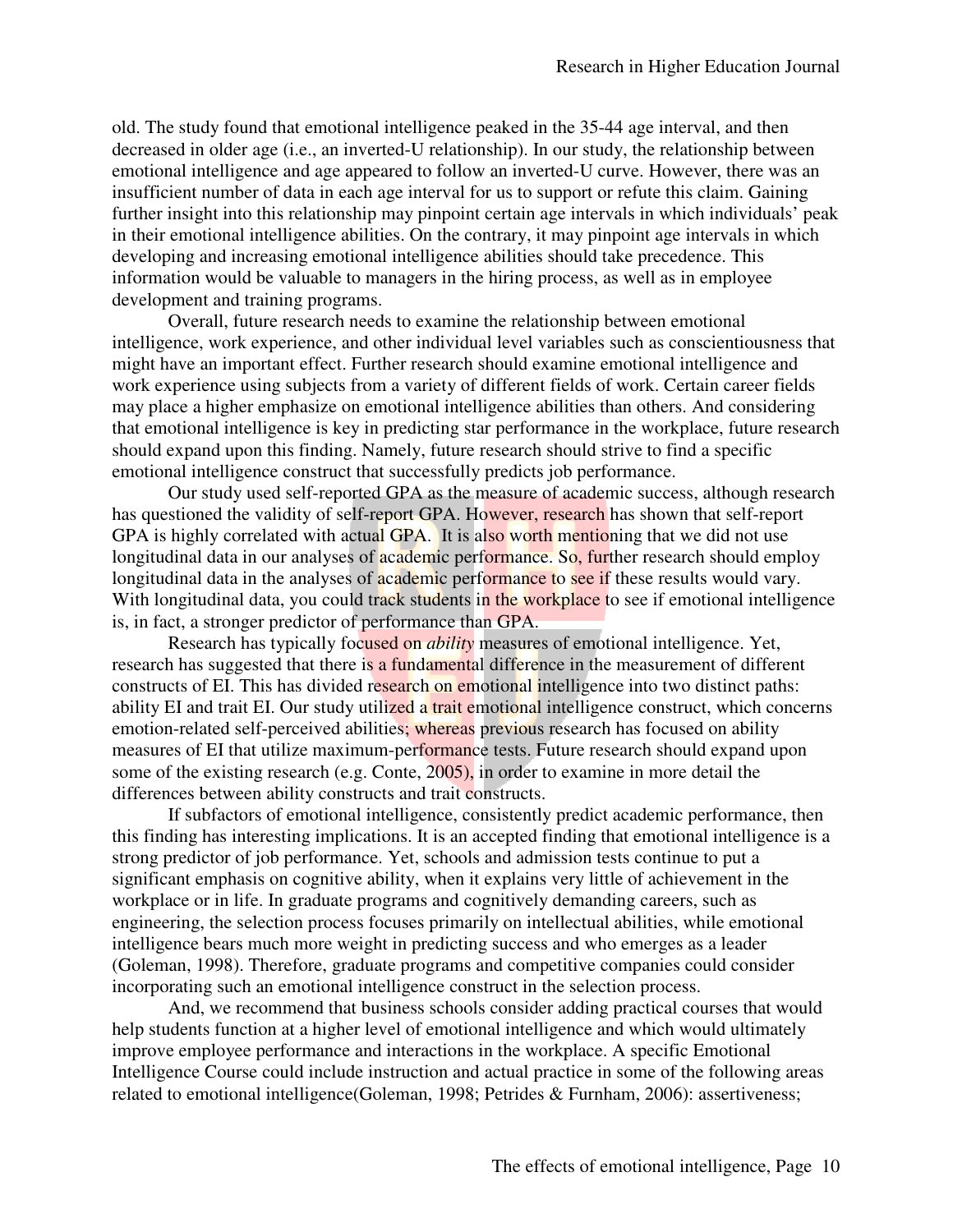adaptability; emotion expression, emotion regulation, emotion management (others), emotion perception (self and others), impulsiveness, relationships, self-esteem, self-motivation, social awareness, stress management, trait optimism, trait happiness, trait empathy, networking, organizational citizenship behavior, sensing/reading subtle social cues, inspiring/influencing others, managing time and priorities, negotiating, managing conflict, and recognizing personality traits in others.





**\***0 = No full-time work experience, 1 = Full-time work experience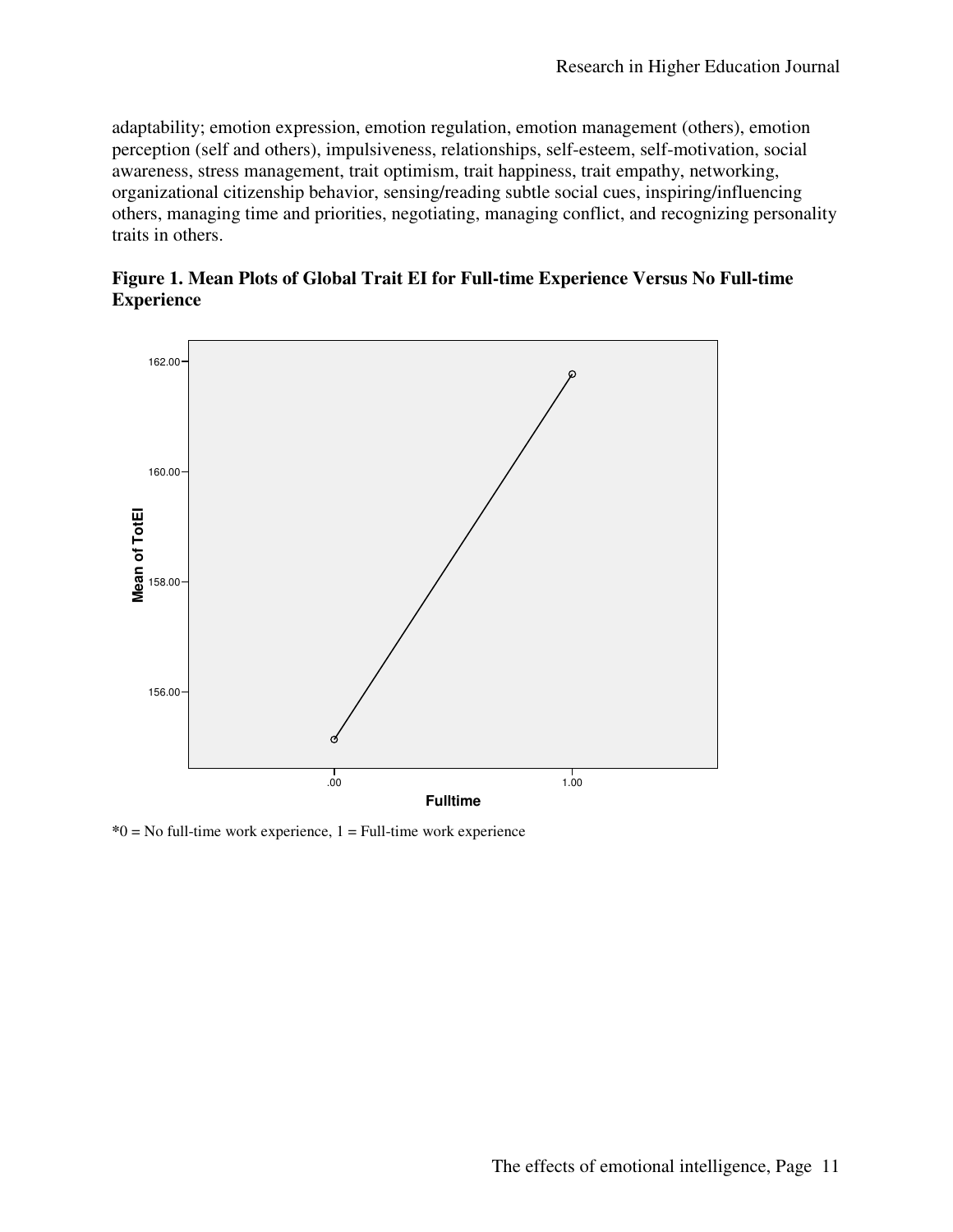

**Figure 2. Mean Plots of Well-being for Categorical GPA** 

**\***1.0 = Students with a GPA from 3.4 to 4.0, 2.0 = GPA from 3.0 to 3.4, 3.0 = GPA from 2.0 to 2.9

**Table 1. Descriptive Statistics of Variables (Total Emotional Intelligence and Work Experience)** 

|                 | Mean     | Std. Deviation |     |
|-----------------|----------|----------------|-----|
| TotalEI         | 159.1709 | 19.11520       | 158 |
| <b>Fulltime</b> | 6962     | .46136         |     |

**Table 2. Correlations among Variables (Total Emotional Intelligence and Work Experience)** 

|                            |          | TotalEI | Fulltime |
|----------------------------|----------|---------|----------|
| <b>Pearson Correlation</b> | TotalEI  | 1.000   | .166     |
|                            | Fulltime | .166    | 1.000    |
| Sig. (1-tailed)            | TotalEI  |         | .018     |
|                            | Fulltime | .018    |          |
| -N                         | TotalEI  | 158     | 158      |
|                            | Fulltime | 158     | 158      |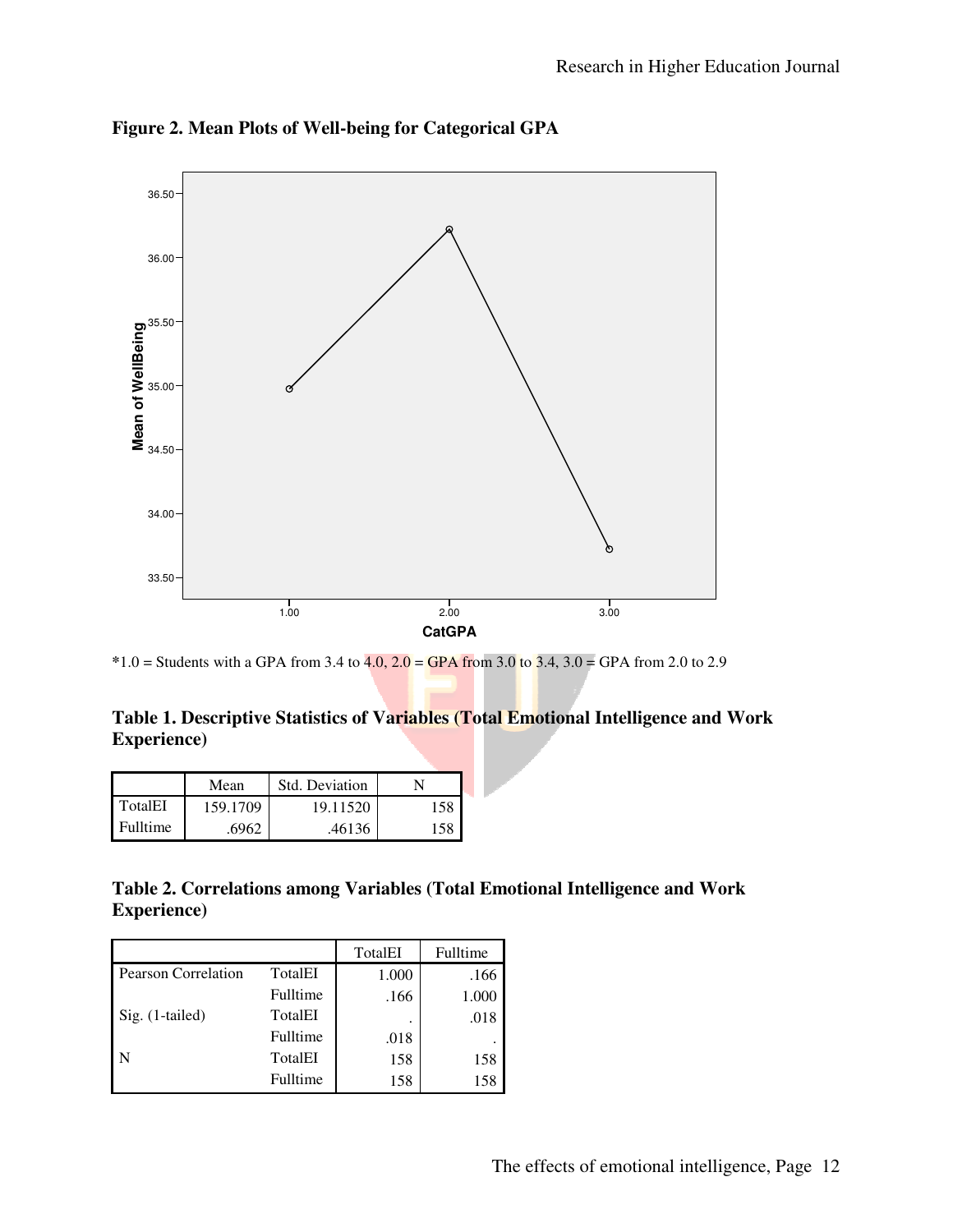| Model |            | Sum of<br>Squares | Df  | Mean Square | F     | Sig.    |
|-------|------------|-------------------|-----|-------------|-------|---------|
|       | Regression | 1585.782          |     | 1585.782    | 4.435 | .037(a) |
|       | Residual   | 55780.605         | 156 | 357.568     |       |         |
|       | Total      | 57366.386         | 157 |             |       |         |

# **Table 3. ANOVA (Total Emotional Intelligence and Work Experience)**

a Predictors: (Constant), Fulltime

b Dependent Variable: TotalEI

# **Table 4. Descriptive Statistics of Variables (Total Emotional Intelligence and Work Experience)**

TotalEI

|       |       |          | Std.      |          | Std.    |                     | 95% Confidence |                   |          |       |         |         |       |
|-------|-------|----------|-----------|----------|---------|---------------------|----------------|-------------------|----------|-------|---------|---------|-------|
|       | N     | Mean     | Deviation |          | Error   |                     |                | Interval for Mean |          |       | Minimum | Maximum |       |
|       | Lower | Upper    | Lower     |          |         | Upper               |                | Lower             |          |       | Upper   | Lower   | Upper |
|       | Bound | Bound    | Bound     |          | Bound   |                     | Bound          |                   |          | Bound | Bound   | Bound   |       |
| .00.  | 48    | 154.3750 |           | 17.66187 | 2.54927 |                     | 149.2465       |                   | 159.5035 |       | 124.00  | 192.00  |       |
| 1.00  | 110   | 161.2636 |           | 19.42271 |         | 157.5933<br>1.85188 |                | 164.9340          |          |       | 92.00   | 202.00  |       |
| Total | 158   | 159.1709 |           | 19.11520 |         | 1.52072<br>156.1672 |                | 162.1746          |          |       | 92.00   | 202.00  |       |

# **Table 5. One-Way ANOVA (Total Emotional Intelligence and Work Experience)**

|                | Sum of<br>Squares | df  | Mean Square | F     | Sig. |
|----------------|-------------------|-----|-------------|-------|------|
| Between Groups | 1585.782          |     | 1585.782    | 4.435 | .037 |
| Within Groups  | 55780.605         | 156 | 357.568     |       |      |
| Total          | 57366.386         | 157 |             |       |      |

# **Table 6. Descriptive Statistics of Variables (Subsets of EI and GPA)**

|              | Mean      | Std. Deviation |     |
|--------------|-----------|----------------|-----|
| <b>GPA</b>   | 3.3284024 | 1.04324262     | 169 |
| WellBeing    | 35.4497   | 4.97603        | 169 |
| SelfControl  | 29.3669   | 5.26515        | 169 |
| Emotionality | 41.7041   | 6.83966        | 169 |
| Sociability  | 31.4024   | 4.88599        | 169 |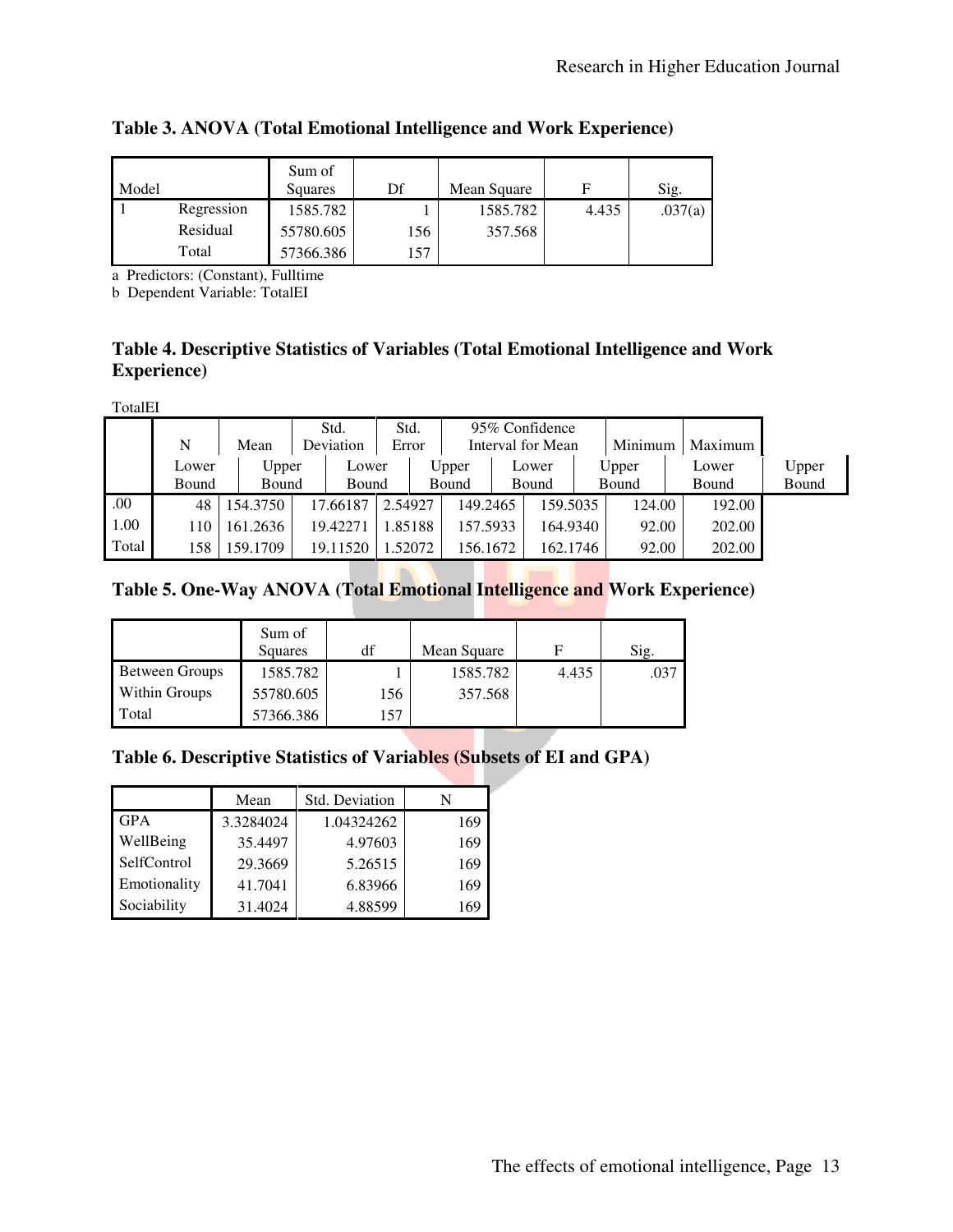|                            |              | <b>GPA</b> | WellBeing | SelfControl | Emotionality | Sociability |
|----------------------------|--------------|------------|-----------|-------------|--------------|-------------|
| <b>Pearson Correlation</b> | <b>GPA</b>   | 1.000      | .093      | .040        | .078         | .096        |
|                            | WellBeing    | .093       | 1.000     | .356        | .491         | .497        |
|                            | SelfControl  | .040       | .356      | 1.000       | .361         | .392        |
|                            | Emotionality | .078       | .491      | .361        | 1.000        | .426        |
|                            | Sociability  | .096       | .497      | .392        | .426         | 1.000       |
| $Sig.$ (1-tailed)          | <b>GPA</b>   |            | .116      | .304        | .156         | .107        |
|                            | WellBeing    | .116       |           | .000        | .000         | .000        |
|                            | SelfControl  | .304       | .000      |             | .000         | .000        |
|                            | Emotionality | .156       | .000      | .000        |              | .000        |
|                            | Sociability  | .107       | .000      | .000        | .000         |             |
| $\mathbf N$                | <b>GPA</b>   | 169        | 169       | 169         | 169          | 169         |
|                            | WellBeing    | 169        | 169       | 169         | 169          | 169         |
|                            | SelfControl  | 169        | 169       | 169         | 169          | 169         |
|                            | Emotionality | 169        | 169       | 169         | 169          | 169         |
|                            | Sociability  | 169        | 169       | 169         | 169          | 169         |

## **Table 7. Correlations among Variables (Subsets of EI and GPA)**

# **Table 8. ANOVA (Subsets of EI and GPA)**

| Model |            | Sum of<br>Squares | Df  | Mean Square |      | Sig.    |
|-------|------------|-------------------|-----|-------------|------|---------|
|       | Regression | 2.318             |     | .579        | .526 | .717(a) |
|       | Residual   | 180.526           | 164 | 1.101       |      |         |
|       | Total      | 182.844           | 168 |             |      |         |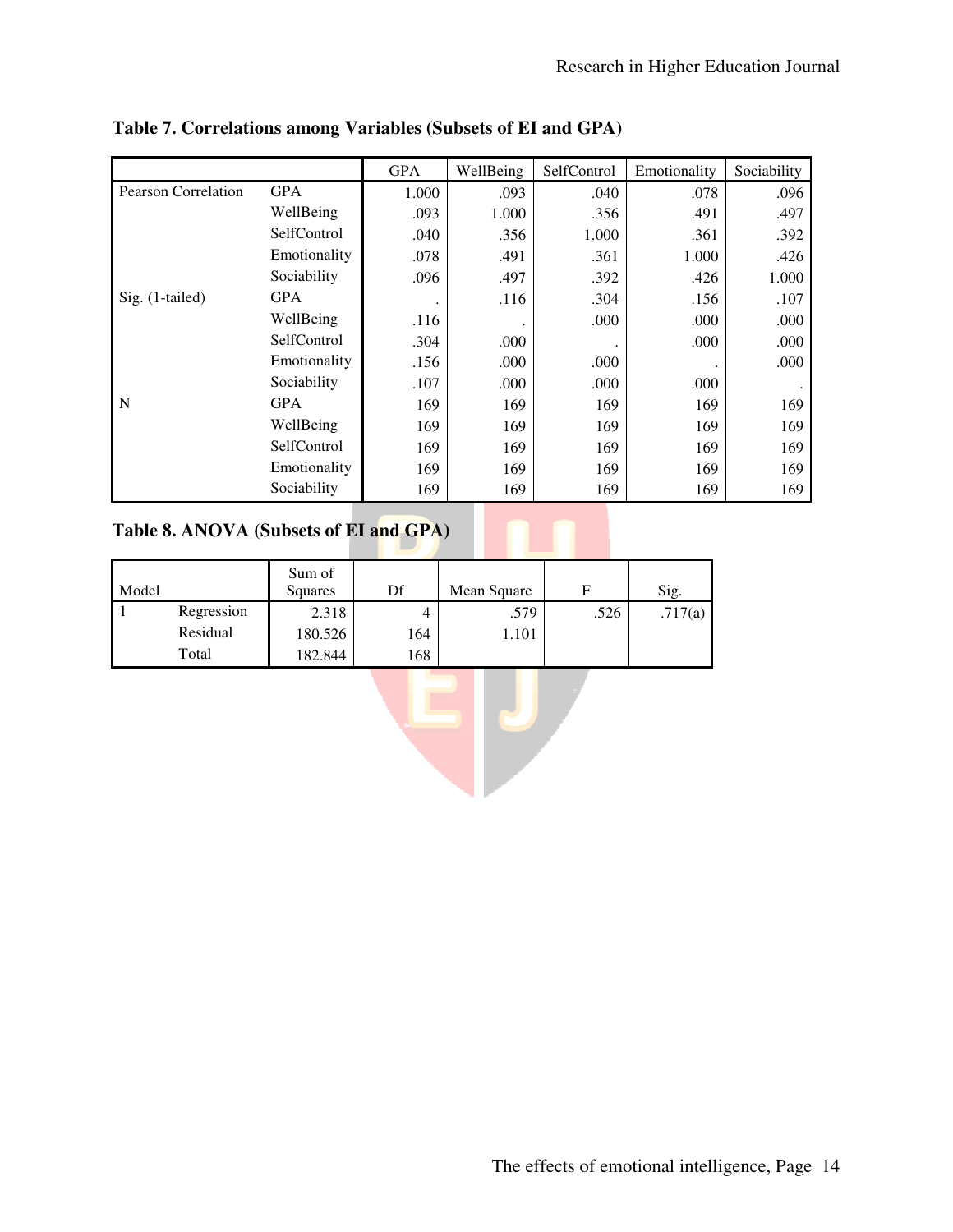|              |       |       |         | Std.      |         | Std.  |         |         |         | 95% Confidence    |         |       |             |         |       |
|--------------|-------|-------|---------|-----------|---------|-------|---------|---------|---------|-------------------|---------|-------|-------------|---------|-------|
|              |       | N     | Mean    | Deviation |         | Error |         |         |         | Interval for Mean |         |       | Minimum     | Maximum |       |
|              |       | Lower |         | Upper     | Lower   |       |         | Upper   |         | Lower             |         | Upper |             |         | Upper |
|              |       | Bound |         | Bound     | Bound   |       | Bound   |         | Bound   |                   |         | Bound | Lower Bound |         | Bound |
| WellBeing    | 1.00  | 39    | 34.9744 |           | 6.54735 |       | 1.04841 |         | 32.8520 | 37.0968           |         |       | 12.00       | 42.00   |       |
|              | 2.00  | 86    | 36.2209 |           | 3.83299 |       | .41332  |         | 35.3991 | 37.0427           |         |       | 26.00       | 42.00   |       |
|              | 3.00  | 54    | 33.7222 |           | 5.28942 |       | .71980  | 32.2785 |         | 35.1660           |         |       | 21.00       | 42.00   |       |
|              | Total | 179   | 35.1955 |           | 5.06705 |       | .37873  |         | 34.4482 | 35.9429           |         |       | 12.00       | 42.00   |       |
| SelfControl  | 1.00  | 40    | 29.3500 |           | 5.91630 |       | .93545  | 27.4579 |         | 31.2421           |         |       | 17.00       | 40.00   |       |
|              | 2.00  | 86    | 29.4884 |           | 5.16719 |       | .55719  |         | 28.3805 |                   | 30.5962 |       | 17.00       | 40.00   |       |
|              | 3.00  | 53    | 28.2736 |           | 4.62909 |       | .63586  |         | 26.9976 |                   | 29.5495 |       | 17.00       | 37.00   |       |
|              | Total | 179   | 29.0978 |           | 5.19320 |       | .38816  |         | 28.3318 |                   | 29.8637 |       | 17.00       | 40.00   |       |
| Emotionality | 1.00  | 39    | 41.5897 |           | 7.44707 |       | 1.19249 |         | 39.1757 |                   | 44.0038 |       | 27.00       | 54.00   |       |
|              | 2.00  | 85    | 41.7294 |           | 6.30644 |       | .68403  |         | 40.3691 |                   | 43.0897 |       | 30.00       | 55.00   |       |
|              | 3.00  | 51    | 41.0196 |           | 6.96417 |       | .97518  |         | 39.0609 | 42.9783           |         |       | 24.00       | 56.00   |       |
|              | Total | 175   | 41.4914 |           | 6.73374 |       | .50902  |         | 40.4868 | 42.4961           |         |       | 24.00       | 56.00   |       |
| Sociability  | 1.00  | 40    | 30.4500 |           | 5.62481 |       | .88936  |         | 28.6511 | 32.2489           |         |       | 15.00       | 41.00   |       |
|              | 2.00  | 87    | 31.5402 |           | 4.67254 |       | .50095  |         | 30.5444 | 32.5361           |         |       | 21.00       | 42.00   |       |
|              | 3.00  | 51    | 30.4902 |           | 4.92493 |       | .68963  |         | 29.1050 | 31.8754           |         | 20.00 |             | 42.00   |       |
|              | Total | 178   | 30.9944 |           | 4.97167 |       | .37264  |         | 30.2590 | 31.7298           |         |       | 15.00       | 42.00   |       |

**Table 9. Descriptive Statistics of Variables (Subsets of EI and Categorical GPA)**

# **Table 10. One-Way ANOVA (Subsets of EI and Categorical GPA)**

|              |                       | Sum of<br>Squares | df             | Mean Square | $\mathbf F$ | Sig. |
|--------------|-----------------------|-------------------|----------------|-------------|-------------|------|
| WellBeing    | <b>Between Groups</b> | 209.546           | $\overline{2}$ | 104.773     | 4.229       | .016 |
|              | Within Groups         | 4360.610          | 176            | 24.776      |             |      |
|              | Total                 | 4570.156          | 178            |             |             |      |
| SelfControl  | <b>Between Groups</b> | 51.668            | 2              | 25.834      | .957        | .386 |
|              | Within Groups         | 4748.871          | 176            | 26.982      |             |      |
|              | Total                 | 4800.539          | 178            |             |             |      |
| Emotionality | <b>Between Groups</b> | 16.544            | $\overline{2}$ | 8.272       | .181        | .835 |
|              | Within Groups         | 7873.193          | 172            | 45.774      |             |      |
|              | Total                 | 7889.737          | 174            |             |             |      |
| Sociability  | <b>Between Groups</b> | 50.740            | $\overline{2}$ | 25.370      | 1.027       | .360 |
|              | Within Groups         | 4324.254          | 175            | 24.710      |             |      |
|              | Total                 | 4374.994          | 177            |             |             |      |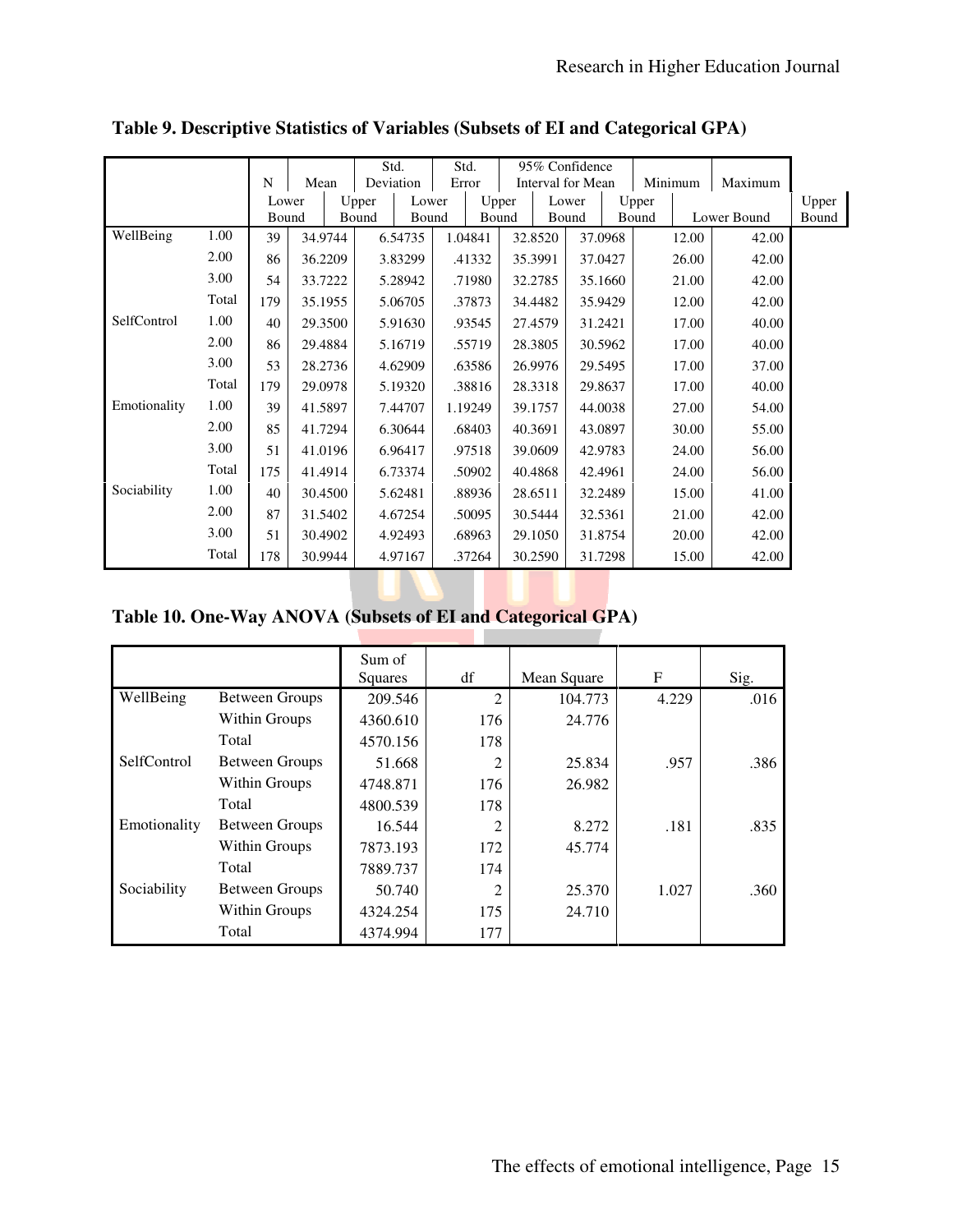|           |            |        |                            | Mean<br><b>Difference</b><br>$(I-J)$ |  | Std.<br>Error |       | Sig.  |          | 95% Confidence Interval |       |  |
|-----------|------------|--------|----------------------------|--------------------------------------|--|---------------|-------|-------|----------|-------------------------|-------|--|
| Dependent |            | (I)    | $\left( \mathrm{J}\right)$ |                                      |  |               | Upper |       | Lower    |                         | Upper |  |
| Variable  |            | CatGPA | CatGPA                     | Lower Bound                          |  | Bound         |       | Bound | Bound    | Lower Bound             |       |  |
| WellBeing | <b>LSD</b> | 1.00   | 2.00                       | $-1.24657$                           |  | .96093        |       | .196  | 3.1430   | .6499                   |       |  |
|           |            |        | 3.00                       | 1.25214                              |  | 1.04599       |       | .233  | $-.8122$ | 3.3164                  |       |  |
|           |            | 2.00   | 1.00                       | 1.24657                              |  | .96093        |       | .196  | $-.6499$ | 3.1430                  |       |  |
|           |            |        | 3.00                       | $2.49871(*)$                         |  | .86424        |       | .004  | .7931    | 4.2043                  |       |  |
|           |            | 3.00   | 1.00                       | $-1.25214$                           |  | 1.04599       |       | .233  | 3.3164   | .8122                   |       |  |
|           |            |        | 2.00                       | $-2.49871(*)$                        |  | .86424        |       | .004  | 4.2043   | $-0.7931$               |       |  |

## **Table 11. Post Hoc Tests: Multiple Comparisons (Subsets of EI and Categorical GPA)**

# **APPENDIX A**

**Questionnaire and Scoring Key-Instructions:** Please answer each statement below by putting a circle around the number that best reflects your degree of agreement or disagreement with that statement. Do not think too long about the exact meaning of the statements. Work quickly and try to answer as accurately as possible. There are no right or wrong answers. There are seven possible responses to each statement ranging from 'Completely Disagree' (number 1) to 'Completely Agree' (number 7).

|                                                                                    | <b>Completely</b><br><b>Disagree</b> |                        |               |                          |                          |   | Completely<br>Agree |
|------------------------------------------------------------------------------------|--------------------------------------|------------------------|---------------|--------------------------|--------------------------|---|---------------------|
| 1. Expressing my emotions with words is not a <b>problem</b> for me.               |                                      | $\mathfrak{D}$         | 3             | $\overline{4}$           | 5                        | 6 | 7                   |
| 2. I often find it difficult to see things from another person's viewpoint.        | 1                                    | $\overline{c}$         | 3             | $\overline{4}$           | 5                        | 6 | $\tau$              |
| 3. On the whole, I'm a highly motivated person.                                    | $\mathbf{1}$                         | $\mathcal{D}_{\alpha}$ | $\mathbf{3}$  | 4                        | $\overline{\phantom{0}}$ | 6 | $\tau$              |
| 4. I usually find it difficult to regulate my emotions.                            | $\overline{1}$                       | $\overline{c}$         | $\mathcal{L}$ | $\overline{\mathcal{L}}$ | $\overline{\phantom{0}}$ | 6 | $\tau$              |
| 5. I generally don't find life enjoyable.                                          | 1                                    | $\overline{2}$         | $\mathcal{L}$ | $\overline{\mathcal{L}}$ | 5                        | 6 | $\tau$              |
| 6. I can deal effectively with people.                                             | 1                                    | $\mathfrak{2}$         | 3             | $\overline{4}$           | $\overline{\phantom{0}}$ | 6 | $\tau$              |
| 7. I tend to change my mind frequently.                                            | $\mathbf{1}$                         | $\mathfrak{D}$         | $\mathcal{L}$ | $\overline{\mathcal{L}}$ | $\overline{\phantom{0}}$ | 6 | $\overline{7}$      |
| 8. Many times, I can't figure out what emotion I'm feeling.                        | 1                                    | $\overline{2}$         | 3             | $\overline{\mathcal{L}}$ | $\overline{\phantom{0}}$ | 6 | $\tau$              |
| 9. I feel that I have a number of good qualities.                                  | $\mathbf{1}$                         | $\mathfrak{D}$         | 3             | $\overline{\mathcal{L}}$ | $\overline{\phantom{0}}$ | 6 | $\tau$              |
| 10. I often find it difficult to stand up for my rights.                           | 1                                    | $\overline{c}$         | 3             | 4                        | 5                        | 6 | 7                   |
| 11. I'm usually able to influence the way other people feel.                       | $\mathbf{1}$                         | $\overline{c}$         | 3             | $\overline{4}$           | 5                        | 6 | 7                   |
| 12. On the whole, I have a gloomy perspective on most things.                      | 1                                    | $\overline{c}$         | 3             | $\overline{4}$           | 5                        | 6 | 7                   |
| 13. Those close to me often complain that I don't treat them right.                | 1                                    | $\overline{c}$         | 3             | 4                        | 5                        | 6 | 7                   |
| 14. I often find it difficult to adjust my life according to the circumstances.    | 1                                    | $\overline{c}$         | 3             | 4                        | 5                        | 6 | $\overline{7}$      |
| 15. On the whole, I'm able to deal with stress.                                    | 1                                    | $\overline{c}$         | 3             | 4                        | 5                        | 6 | 7                   |
| 16. I often find it difficult to show my affection to those close to me.           | 1                                    | $\overline{2}$         | 3             | 4                        | 5                        | 6 | 7                   |
| 17. I'm normally able to "get into someone's shoes" and experience their emotions. | 1                                    | $\mathfrak{2}$         | 3             | 4                        | 5                        | 6 | 7                   |
| 18. I normally find it difficult to keep myself motivated.                         | 1                                    | $\overline{2}$         | 3             | $\overline{\mathcal{A}}$ | 5                        | 6 | 7                   |
| 19. I'm usually able to find ways to control my emotions when I want to.           | 1                                    | $\overline{c}$         | 3             | 4                        | 5                        | 6 | 7                   |
| 20. On the whole, I'm pleased with my life.                                        | 1                                    | $\overline{2}$         | 3             | 4                        | 5                        | 6 | 7                   |
| 21. I would describe myself as a good negotiator.                                  | 1                                    | $\mathfrak{D}$         | $\mathcal{L}$ | 4                        | $\overline{\phantom{0}}$ | 6 | 7                   |
| 22. I tend to get involved in things I later wish I could get out of.              | 1                                    | $\overline{c}$         | 3             | $\overline{4}$           | 5                        | 6 | 7                   |
| 23. I often pause and think about my feelings.                                     | 1                                    | $\overline{c}$         | 3             | $\overline{4}$           | 5                        | 6 | 7                   |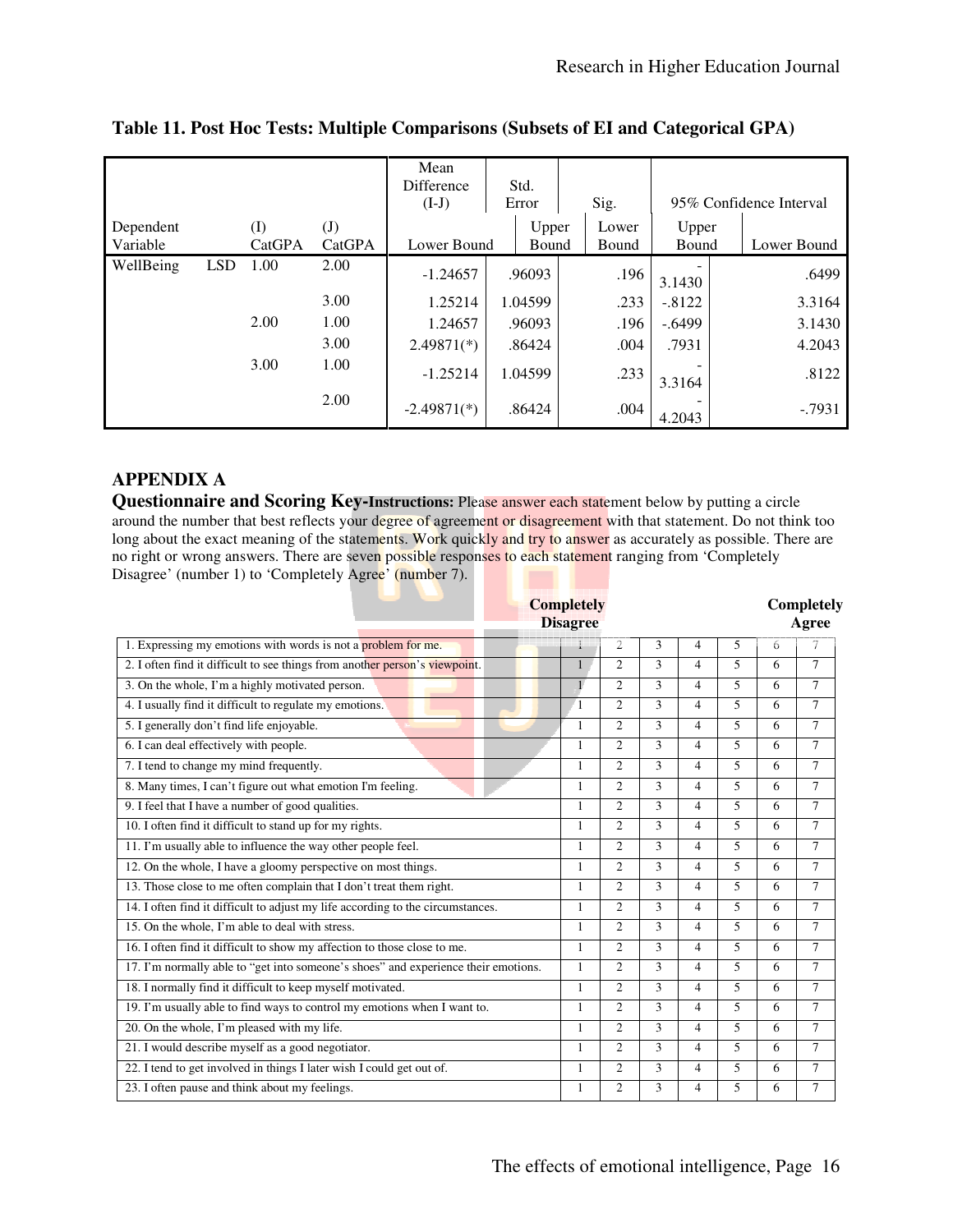| 24. I believe I'm full of personal strengths.                           |  |  |              |  |
|-------------------------------------------------------------------------|--|--|--------------|--|
| 25. I tend to "back down" even if I know I'm right.                     |  |  |              |  |
| 26. I don't seem to have any power at all over other people's feelings. |  |  |              |  |
| 27. I generally believe that things will work out fine in my life.      |  |  |              |  |
| 28. I find it difficult to bond well even with those close to me.       |  |  |              |  |
| 29. Generally, I'm able to adapt to new environments.                   |  |  | <sub>t</sub> |  |
| 30. Others admire me for being relaxed.                                 |  |  |              |  |

**Questions 1-30 measure trait emotional intelligence using the Trait Emotional Intelligence Questionnaire— Short Form (TEIQue-SF) (Petrides & Furnham, 2006). Questions 1-30 provide scores for four factors: Wellbeing, self-control, emotionality, and sociability. Well-being is comprised of questions 5, 20, 9, 24, 12, and 27. Self-control is comprised of questions 4, 19, 7, 22, 15, and 30. Emotionality is comprised of questions 1, 16, 2, 17, 8, 23, 13, and 28. Sociability is comprised of 6, 21, 10, 25, 11, and 26. Questions 2, 4, 5, 7, 8, 10, 12, 13, 14, 16, 18, 22, 25, 26, and 28 are reverse-coded. Questions 3, 14, 18, and 29 contribute only to the global trait EI score.** 

### **REFERENCES**

- Astin, A.W. (1993). *What matters in college: Four critical years revisited.* San Francisco, CA: Jossey-Bass.
- Bastian, V.A., Burns, N.R., & Nettelbeck T. (2005). Emotional intelligence predicts life skills, but not as well as personality and cognitive abilities. *Personality and Individual Differences,* 39, 1135-1145.
- Cherniss, C. The business case for emotional intelligence. Consortium for Research on Emotional Intelligence in Organizations. Retrieved December 7, 2008, from http://www.eiconsortium.org/research/business\_case\_for\_ei.pdf.
- Conte, J.M. (2005). A review and critique of emotional intelligence measures. *Journal of Organizational Behavior*, 26, 433–440.
- Day, A.L. & Carroll, S.A. (2004). Using an ability-based measure of emotional intelligence to predict individual performance, group performance, and group citizenship behaviours. *Personality and Individual Differences,* 36, 1443-1458.
- Derksen, J., Kramer, I., & Katzko, M. (2002). Does a self-report measure for emotional intelligence assess something different than general intelligence? *Personality and Individual Differences,* 32, 37-48.
- Elfenbein, H.A. & Ambady, N. (2002). Predicting workplace outcomes from the ability to eavesdrop on feelings. *Journal of Applied Psychology*, 87, 963-971.
- Goleman, D. (1995). *Emotional intelligence.* New York: Bantam Books.
- Goleman, D. (1998). *Working with emotional intelligence.* New York: Bantam Books.
- Greenstein, F.I. (2001). *The Presidential Difference: Leadership Style from FDR to Clinton.*  Princeton, NJ: Princeton University Press.
- Jex, S.M., (1998). *Stress and job performance*. Thousand Oaks, CA: Sage.
- Law, K.S., Wong, C., & Song, L.J. (2004). The construct and criterion validity of emotional intelligence and its potential utility for management studies. *Journal of Applied Psychology*, 89, 483-496.
- Mayer, J.D. & Salovey, P. (1997). What is emotional intelligence? In P. Salovey & D. Sluyter (eds.), *Emotional development and emotional intelligence: Educational implications.* (pp. 3-31). New York: Basic Books.